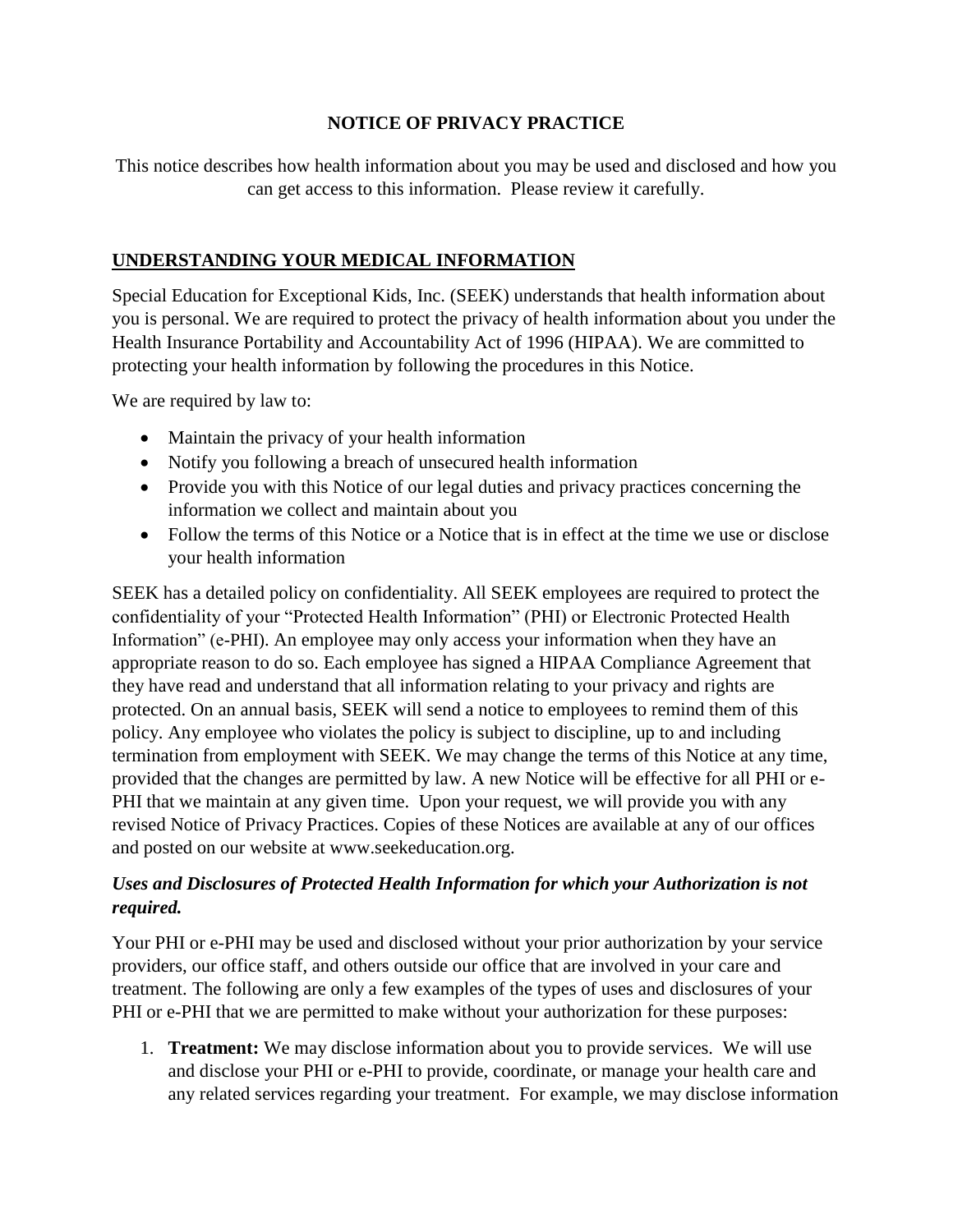to your health insurance case manager or funding source service coordinator to receive referral information or authorization to begin services.

- 2. **Payment:** We may disclose information about you as needed to bill and collect payment for services we provided to you. For example, we may contact your insurer or service coordinator for questions regarding your invoice or copayment for services.
- 3. **Healthcare Operations:** We may use or disclose, as needed and minimum exposure, your PHI or e-PHI to perform business activities, "healthcare operations," to improve the quality of care we provide and to reduce healthcare cost. These activities could include, but are not limited to, quality assessment activities, consumer satisfaction survey, employee review activities, training of new staff, licensing, and conducting or arranging for other business activities. For example, we may cooperate with an outside organization that assesses the quality of the care we provide. We may review and audit the quality, efficiency, and cost of care we provided to you or resolving grievances within our organization.

# *Other Permitted and Required Uses and Disclosures That May Be Made With your Opportunities to Object.*

We may use and disclose your PHI or e-PHI in the following conditions. You have the opportunity to object to the use or disclosure of all or part of your PHI or e-PHI. If you are not present or able to agree or object to the use or disclosure of the PHI or e-PHI, then your health care provider may, using professional judgment, determine whether the disclosure is in your best interest. In this case, only the PHI or e-PHI that is relevant to your health care will be disclosed.

- **1. Others Involved in Your Health Care:** Unless you object, we may disclose to a member of your family, a close friend or any other person you identify and authorize, your PHI or e-PHI that directly relates to that person's involvement in your health care. If you are unable to agree or object to such disclosure, we may disclose such information as necessary if we determine that it is in your best interest based on our professional judgment. We may use or disclose PHI or e-PHI to notify or assist in notifying a family member, personal representative or any other person that is responsible for the care of your location, general condition and or death. Finally, we may use or disclose your PHI or e-PHI to an authorized public or private entity to assist in disaster relief efforts and to coordinate uses and disclosures to family or other individuals involved in your health care.
- **2. Emergencies:** We may use or disclose your PHI or e-PHI in an emergency treatment situation. If this happens, we will try to obtain your consent as soon as reasonably practicable after the delivery of treatment. If your healthcare provider or another healthcare provider in our agency is required by law to treat you and the healthcare provider has attempted to obtain your consent but is unable to obtain your consent, they may still use or disclose your PHI or e-PHI to treat you.

# *Other Permitted and Required Uses and Disclosures That May Be Made Without Your Consent, Authorization, or Opportunity to Object***.**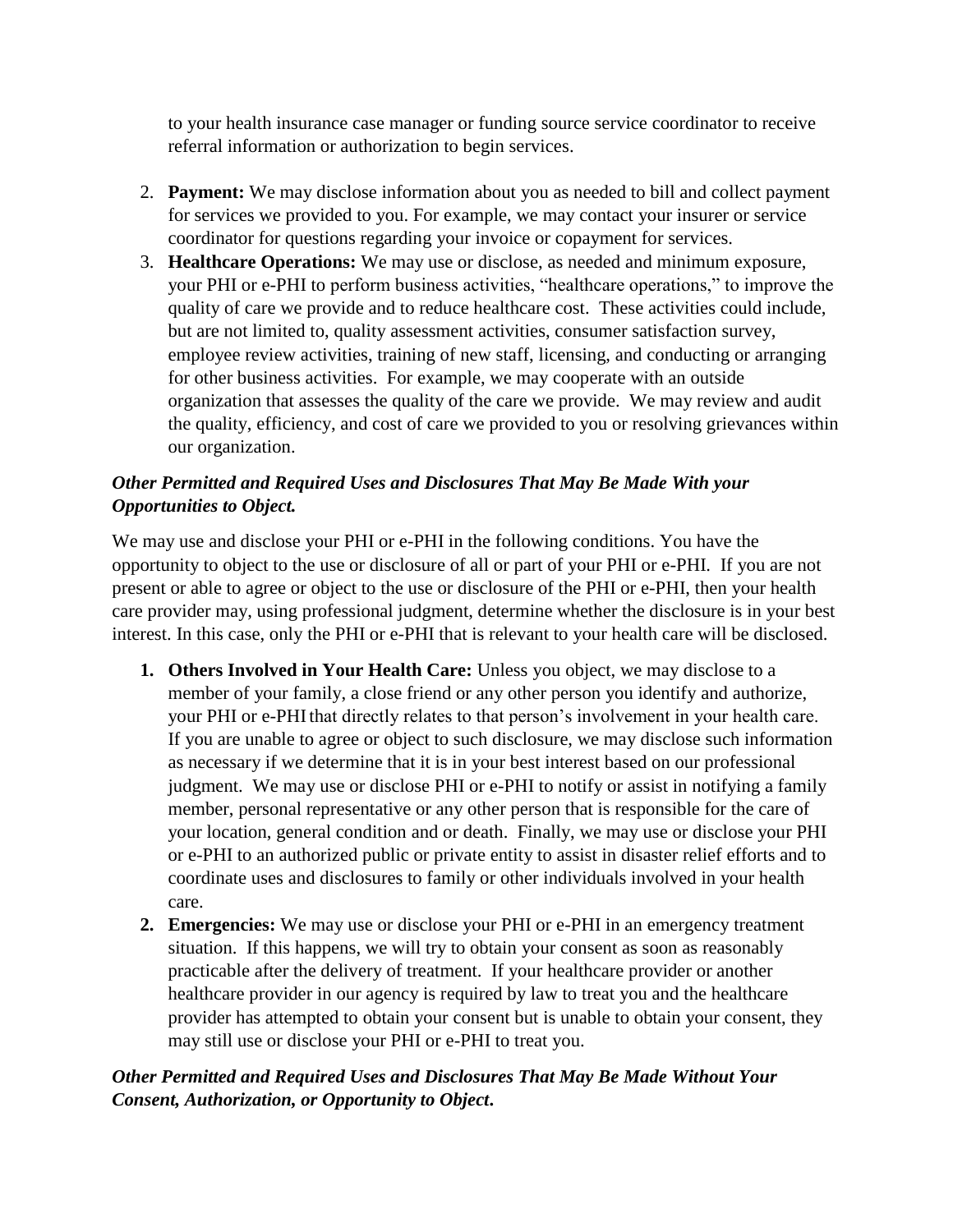We may disclose your PHI or e-PHI in the following conditions without your consent or authorization:

- **1. Required by Law:** We may use or disclose your protected health information to the extent we are required to do so by state or federal law. For example, the HIPAA law compels us to disclose PHI or e-PHI when required by the Secretary of the Department of Health and Human Services to investigate our compliance efforts.
- **2. Public Health Activities:** We may disclose your protected health information to an authorized public health authority for purposes of public health activities. The information may be disclosed for such reasons as controlling disease, injury and or disability. We also may have to disclose your PHI or e-PHI to a person who may have been exposed to a communicable disease or who may otherwise be at risk of contracting or spreading the disease. In addition, we may make disclosures to a person subject to the jurisdiction of the Food and Drug Administration, for the purpose of activities related to the quality, safety or effectiveness of an FDA-regulated product or activity.
- **3. Abuse or Neglect:** We may make disclosures to government authorities if we believe you have been a victim of crime, abuse, neglect, and or domestic violence. We will only make this disclosure if you agree or when we are required or authorized by law to do so.
- **4. Health Oversight:** We may disclose your PHI or e-PHI to a government agency authorized to oversee the health care system or government programs, or its contractors (e.g., state insurance department, U.S. Department of Labor, etc.) for activities authorized by law, such as audits, examinations, investigations, inspections and licensure activity.
- **5. Lawsuits and Disputes:** We may disclose your PHI or e-PHI in the course of any judicial or administrative proceedings, in response to an order of a court or administrative tribunal and, in certain cases, in response to a subpoena, discovery request or other lawful processes.
- **6. Law Enforcement:** We may disclose your PHI or e-PHI under limited circumstances to law enforcement officials. For example, disclosures may be made in response to a warrant or subpoena and or for the purpose of identifying or locating a suspect, witness and or missing persons or to provide information concerning victims of crimes.
- **7. Coroners, Funeral Directors and Organ Donation:** We may disclose your PHI or e-PHI in certain instances to coroners, funeral directors and or organizations that help find organs, eyes, and tissue to be donated or transplanted.
- **8. Threat to Health or Safety:** If we believe that a serious threat exists to your health and or safety, or to the health and safety of any other persons or the public, we will notify those persons we believe would be able to help prevent or reduce the threat.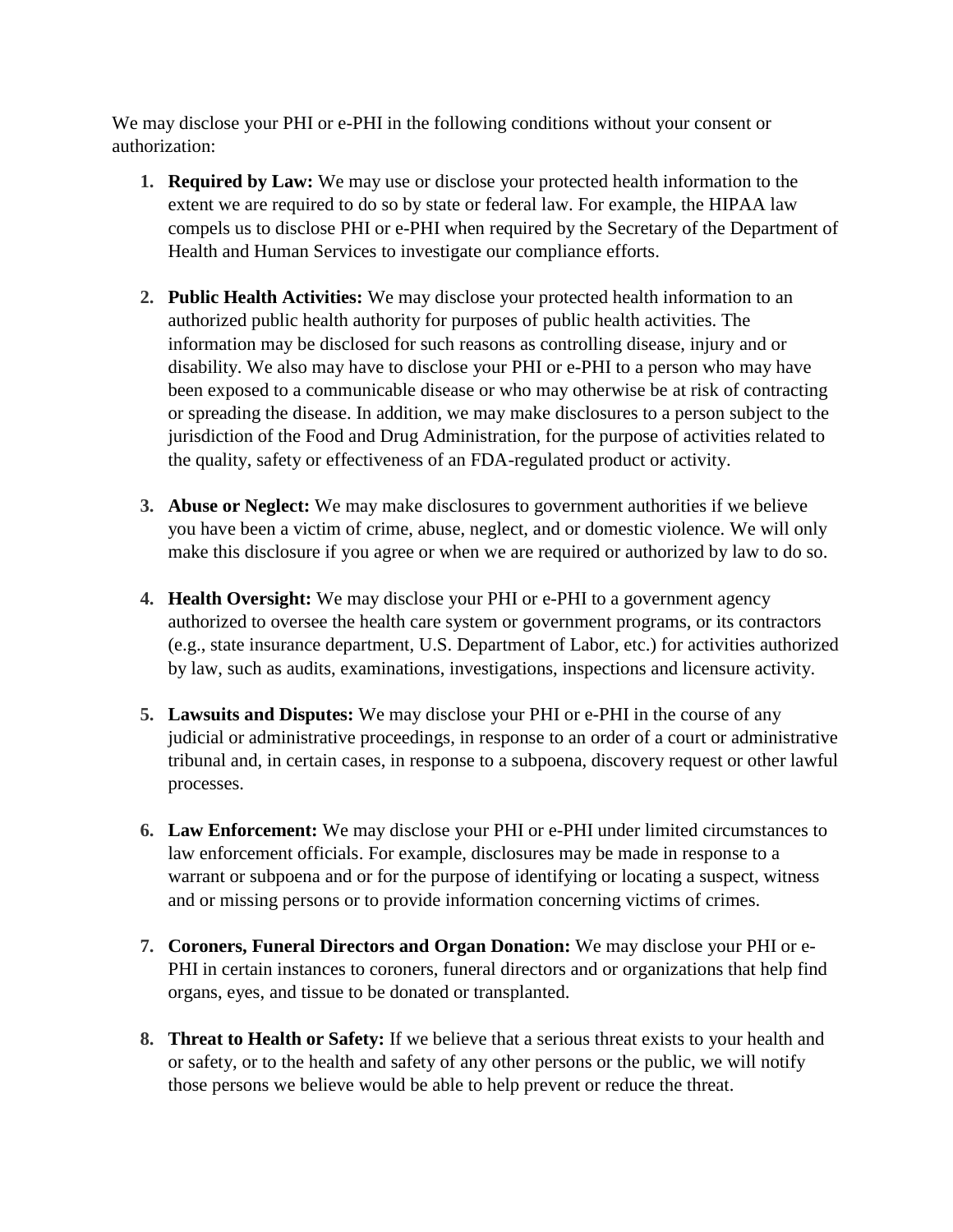- **9. Military Activity and National Security:** We may disclose your PHI or e-PHI to Armed Forces personnel under certain circumstances and to authorized federal officials for the conduct of national security and intelligence activities.
- **10. Correctional Institutions:** If you are an inmate in a correctional facility, we may disclose your protected health information to the correctional facility for certain purposes, including the provision of health care to you or the health and safety of you or others.
- **11. Fundraising:** Demographic information, dates of healthcare services, service providers, health plan status, and outcomes can be used for fundraising without authorization. This information will not contain any personal identifiable references or breach confidentiality.

*Uses and Disclosures of PHI or e-PHI for which Your Written Authorization Is Required.*  Other uses and disclosures of your PHI or e-PHI will be made only with your written authorization, unless otherwise permitted or required by law. You may revoke this authorization, at any time in writing. We will not disclose information about you after we receive your revocation notice, except for disclosures which were being processed before we received your revocation notice. The following uses and disclosures will be made only with your written authorization: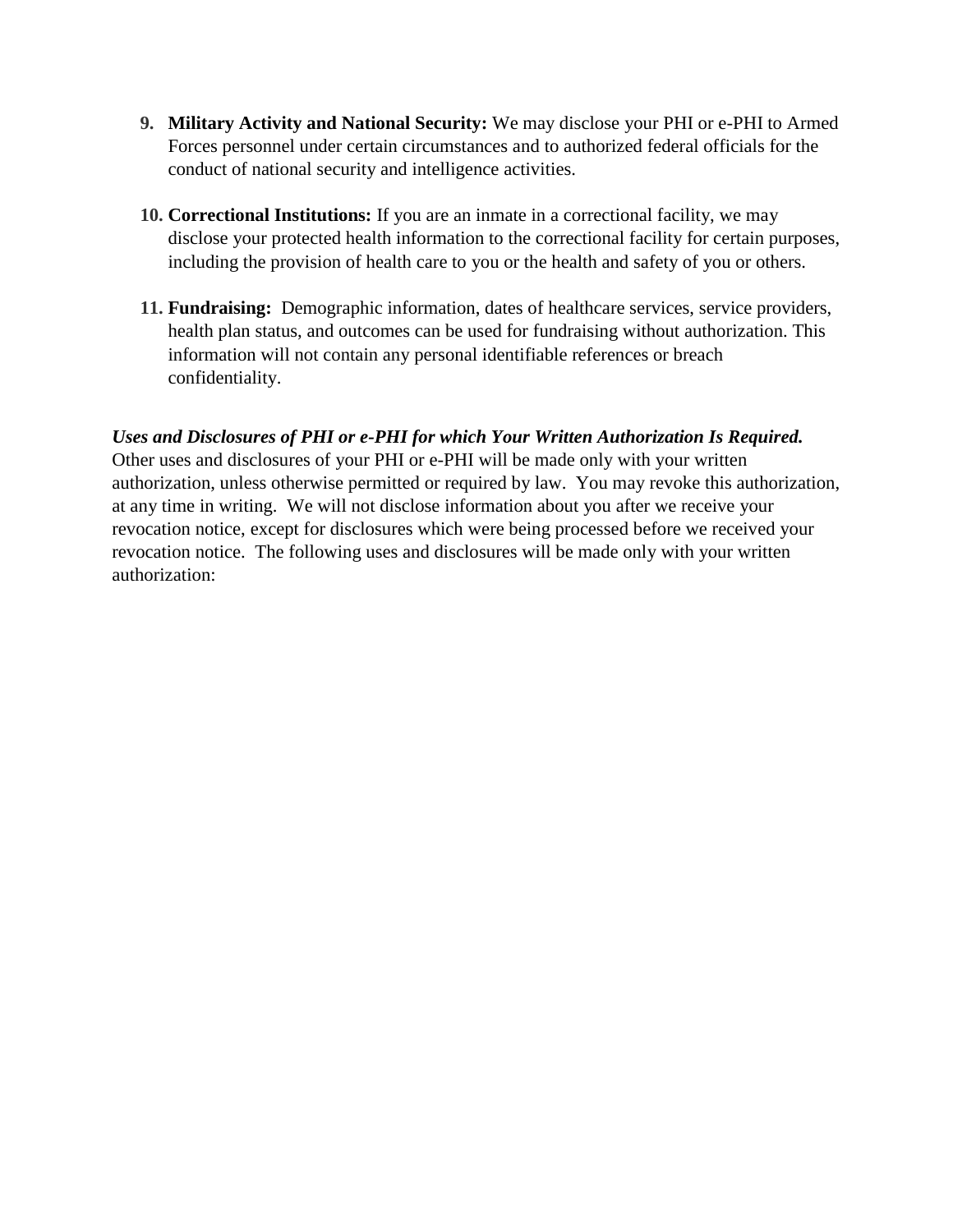- **1.** Most uses and disclosures of treatment progress notes
- **2.** Uses and disclosures of PHI or e-PHI for marketing purposes
- **3.** Disclosures that constitute a sale of PHI or e-PHI
- **4.** Other uses and disclosures not described in this Notice of Privacy Practice

#### **UNDERSTANDING YOUR RIGHTS**

When it comes to your health information, you have certain rights. This section explains your rights and a brief description of how you may exercise these rights:

**Right to Request a Copy of this Notice:** If you have received this notice electronically, you have the right to obtain a paper copy of this notice upon request. We will provide a paper copy of this notice, usually within 30 days of your request.

**Right to Request to Inspect and Receive a Copy of your PHI or e-PHI:** You have the right to ask to see or get a copy of your PHI or e-PHI records we have about you. Ask us how to do this. We will provide a copy of your PHI or e-PHI records, usually within 30 days of your request. There are certain situations in which we are not required to comply with your request. In this case, we will respond to you in writing, stating why we will not grant your request and describing any rights you may have to request a review of our denial.

Under Federal Law, you may not inspect or copy the following records: treatment progress notes, information compiled in reasonable anticipation of, or use in, a civil, criminal or administrative action or proceedings, and PHI or e-PHI that is subject by law that prohibits access to PHI or e-PHI. In some circumstances, you may have a right to have this decision reviewed.

**Right to Amend your PHI or e-PHI Records:** You have the right to ask us to correct your PHI or e-PHI records (e.g., clinical, billing, and other records used to make decisions about you) if you think they are incorrect or incomplete. Ask us how to do this. We may say "no" to your request, but we'll tell you why in writing within 60 days.

**Right to Request Restrictions:** You have the right to ask us to place restrictions on the way we use or disclose your PHI or e-PHI for treatment, payment or health care operations or to others involved in your health care. However, we are not required to agree to these restrictions. These situations include emergency treatment, disclosure to the Department of Health and Human Services, and disclosures described in the previous section of this Notice. If we do agree to a restriction, we may not use or disclose your PHI or e-PHI in violation of that restriction, unless it is needed for an emergency.

**Right to Request Confidential Communications:** You have the right to request to receive communications of PHI or e-PHI from us by alternative means or at alternative locations if you clearly state that the disclosure of all or part of that information could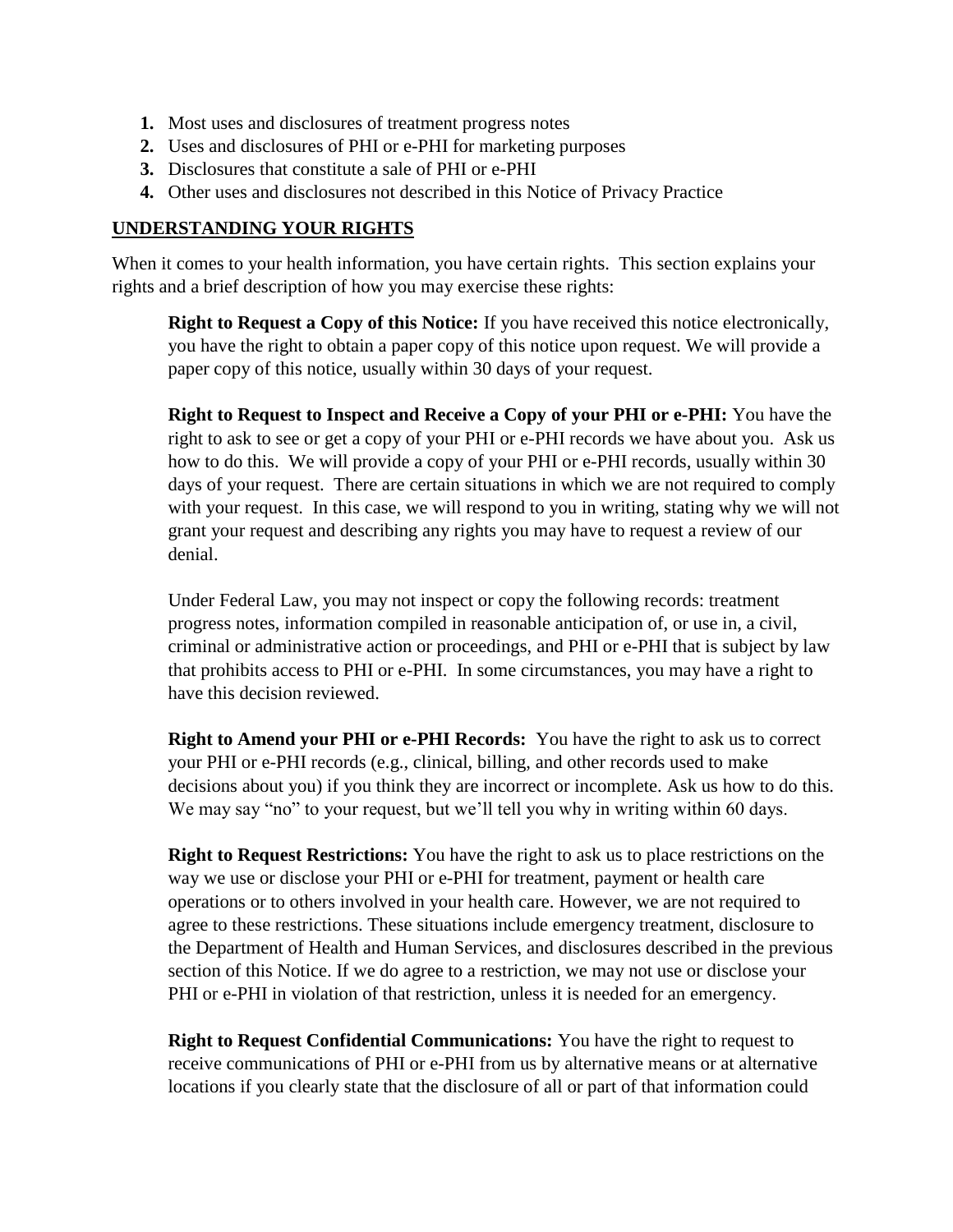endanger you. We will try to accommodate reasonable requests. Your requests must be in writing.

**Right to Request an Accounting of Certain Disclosures:** You have the right to have us provide you an accounting of times when we have disclosed your PHI or e-PHI for any purpose other than the following: (i) treatment, billing and collection of payment for your treatment, health care operation (ii) disclosures to others involved in your health care; (iii) disclosures that you or your personal representative have authorized; or (iv) certain other disclosures, such as disclosures for national security purposes. All requests for an accounting must be in writing. We will require you to provide us the specific information we need to fulfill your request. This accounting requirement applies for six years from the date of the disclosure, beginning with disclosures occurring after April 14, 2003. The list will include the date(s) of the disclosure(s), the name(s) (and address(es), if available) of the person(s) or organization(s) receiving the information, and a brief description of the information. If you request this accounting more than once in a 12-month period, we reserve the rights to charge you a reasonable cost-based fee (e.g., labor, supplies, and postage).

**Right to opt out of any communication regarding fundraising activities sponsored by this organization:** You have the right to opt out of any fundraising activity. We may use limited information to contact you for fundraising. We may also share such information with our fundraising foundations. You may choose to opt out of receiving fund-raising requests if you are contacted. Your decision will have no impact on your treatment or payment for services at SEEK.

**Right to be notified following a breach of your unsecured Protected Health Information (PHI):** You have the right to be informed if a breach of your unsecured Protected Health Information. We will tell you if we discover a breach of your health information. Breach means that your health information was disclosed or shared in an unintended way and there is more than a low probability that it has been compromised. The notice will tell you about the breach, about steps we have taken to lessen any possible harm from the breach, and actions that you may need to take in response to the breach.

#### **YOU MAY FILE A COMPLAINT ABOUT OUR PRIVACY PRACTICES.**

You may complain to us or the Department of Health and Human Services – Office of Civil Rights if you believe your privacy rights have been violated by us.